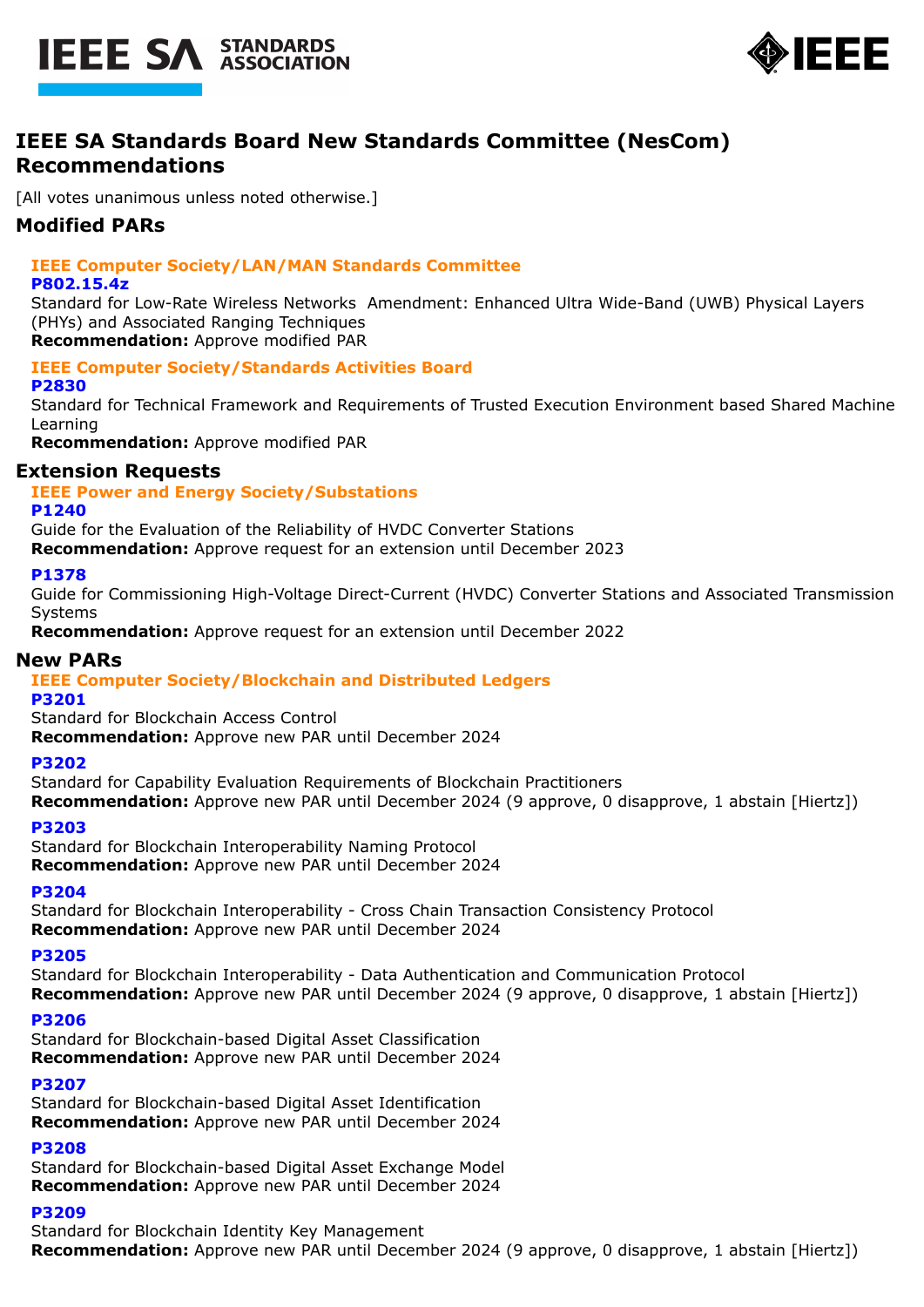### **P3210**

Standard for Blockchain-based Digital Identity System Framework

**Recommendation:** Approve new PAR until December 2024 (9 approve, 0 disapprove, 1 abstain [Fathy])

# **P3211**

Standard for Blockchain-based Electronic Evidence Interface Specification **Recommendation:** Approve new PAR until December 2024

### **P3212**

Standard for Governance Framework for Blockchain System **Recommendation:** Defer new PAR until the next NesCom meeting due to a NesCom comment remaining unresolved.

### **P3214**

Standard for Testing Specification of Blockchain Systems **Recommendation:** Approve new PAR until December 2024

### **IEEE Computer Society/Learning Technology**

### **P1484.1**

Guide for Conceptual Model for Learning Technology Systems (CM4LTS) **Recommendation:** Conditionally approve new PAR until December 2024, based on the condition of removing the 3 Q/A from section 8.1.

NB: The condition has been met.

# **P1484.2**

Recommended Practice for Integrated Learner Record (ILR) **Recommendation:** Conditionally approve new PAR until December 2024, based on the condition of removing the 3 Q/A from section 8.1. (9 approve, 0 disapprove, 1 abstain [Hiertz]) NB: The condition has been met.

### **P1484.20.2**

Recommended Practices for Defining Competencies **Recommendation:** Approve new PAR until December 2024

#### **P2881**

Standard for Learning Metadata **Recommendation:** Approve new PAR until December 2024

# **IEEE Industry Applications Society/Industrial & Commercial Power Systems Standards Development Committee**

**P3001.3**

Recommended Practice for the Design of Industrial and Commercial Power Systems: Voltage Considerations **Recommendation:** Approve new PAR until December 2024

# **IEEE Power and Energy Society/Switchgear**

**P2880**

Standard for High Voltage Direct Current Circuit Breakers Above 3200 Vdc **Recommendation:** Approve new PAR until December 2024

**IEEE Vehicular Technology Society/Intelligent Transportation Systems P1609.20**

Recommended practice for extending the functionality of IEEE Std 1609.2 **Recommendation:** Approve new PAR until December 2024

# **PARs for the Revision of Standards**

**IEEE Computer Society/Cybersecurity and Privacy Standards Committee P1619.2**

Standard for Wide-Block Encryption for Shared Storage Media **Recommendation:** Approve PAR for the revision of a standard until December 2024

#### **IEEE Computer Society/Software & Systems Engineering Standards Committee P15026-2**

Systems and software engineering--Systems and software assurance--Part 2: Assurance case **Recommendation:** Approve PAR for the revision of a standard until December 2024

# **IEEE Power and Energy Society/Energy Development & Power Generation P807**

Recommended Practice for Unique Identification in Hydroelectric Facilities **Recommendation:** Approve PAR for the revision of a standard until December 2024

#### **IEEE Power and Energy Society/Energy Storage & Stationary Battery Committee P1187**

Recommended Practice for Installation Design and Installation of Valve-Regulated Lead-Acid Batteries for Stationary Applications